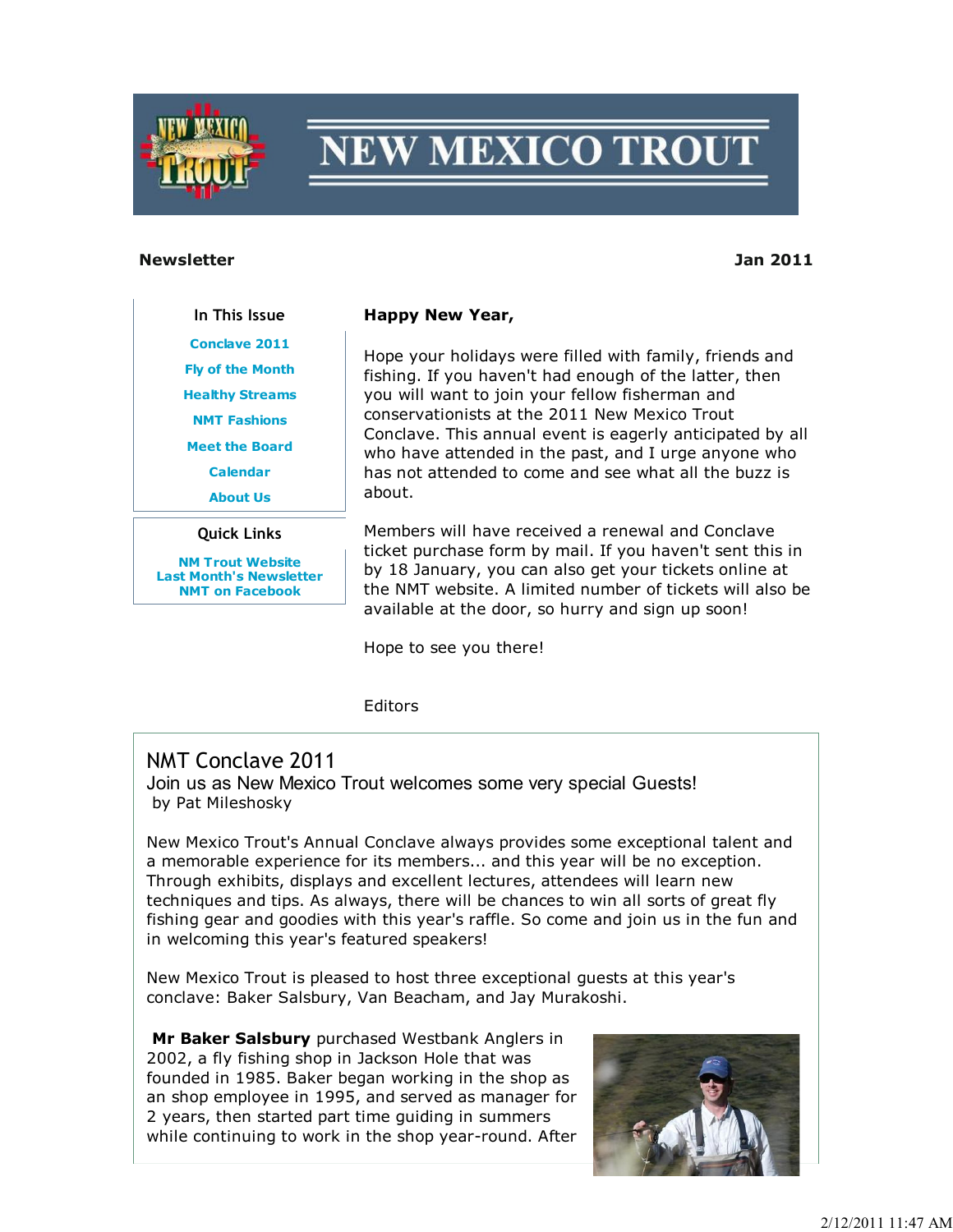4 years with the shop, Baker worked in local area banks as a licensed Stock Broker. Eight years ago, when an opportunity came up to buy the shop, Mr Salsbury jumped on it and has been enjoying the retail and guide business side of the industry. In addition to retail sales in the store and on the web, Westside



Anglers provides guide services in the Jackson Hole area and worldwide destination fishing travel. Originally from Morganton, N.C. Baker graduated from Appalachian State University with a B.A in Banking and Finance. He moved to Jackson Hole in 1995 and married Katie, a local Jackson Hole girl in 2000 and now has 3 kids daughters - Lucie (6),Mason (4) and a son Colter (7 months). His wife Katie is an environmental consultant with a firm she started in 2000, Intermountain Aquatics, which specializes in Trout stream restoration, Waterfowl management and native grass reclamation. Baker has presented at industry trade shows and local Trout Unlimited events.



Mr Van Beacham is a well known friend of New Mexico Trout. He is a fourth generation New Mexican born in Santa Fe in 1958. His greatgrandfather William Beacham started the "fly fishing in New Mexico" family tradition when he opened the first hardware and fishing tackle shop in Santa Fe in the 1908. Van was the founder and owner/operator of Los Rios Anglers Fly Shop and Guide Service in Taos from 1983 to 1996 and now owns The Solitary Angler. He's

been guiding since 1980 and currently has operations in New Mexico, southern Colorado and southwest Wyoming. Van has written extensively about flyfishing and was a co-author of the book "Fly Fishing In Northern NM", edited by Craig Martin. He regularly gives lectures, clinics, and slide presentations for flyfishing clubs throughout the country. He also operates an annual flyfishing guide school in Taos, where he resides.

Mr Jay Murakoshi has been in the fly fishing industry for 35 years. He has been a commercial fly tyer for 34 years, having tied for such notables as Lefty Kreh and Trey Combs. At one time or another, he tied for most of the northern California shops, and his patterns have been featured in Fly Fishing in Saltwaters, California Fly Fisher, Western Outdoors and Southwest Fly Fishing. Jay is the west coast contributing writer for Fly Fishing in Saltwater magazine. He has been holding seminars and clinics since the early '80's, and has spoken to thousands of people at events like the International Sportsman Exposition, the Fly Fishing Show, Renzetti Fly Fishing Fair, sports pro shops, fly fishing clubs and conclaves. Jay is on pro staff for G.Loomis, Bauer fly reels, RIO, Costa del Mar, Anglers Sport Group (Daiichi Hooks). Jay also runs his own travel business which takes people to Baja, Honduras & Australia.



This year's Conclave will be held 22 January 2011 at Sandia Prep School, located on Osuna Blvd west of I-25. The event starts at 8:00 AM. There will be signs posted at the school directing you to parking, sign-in, and event locations.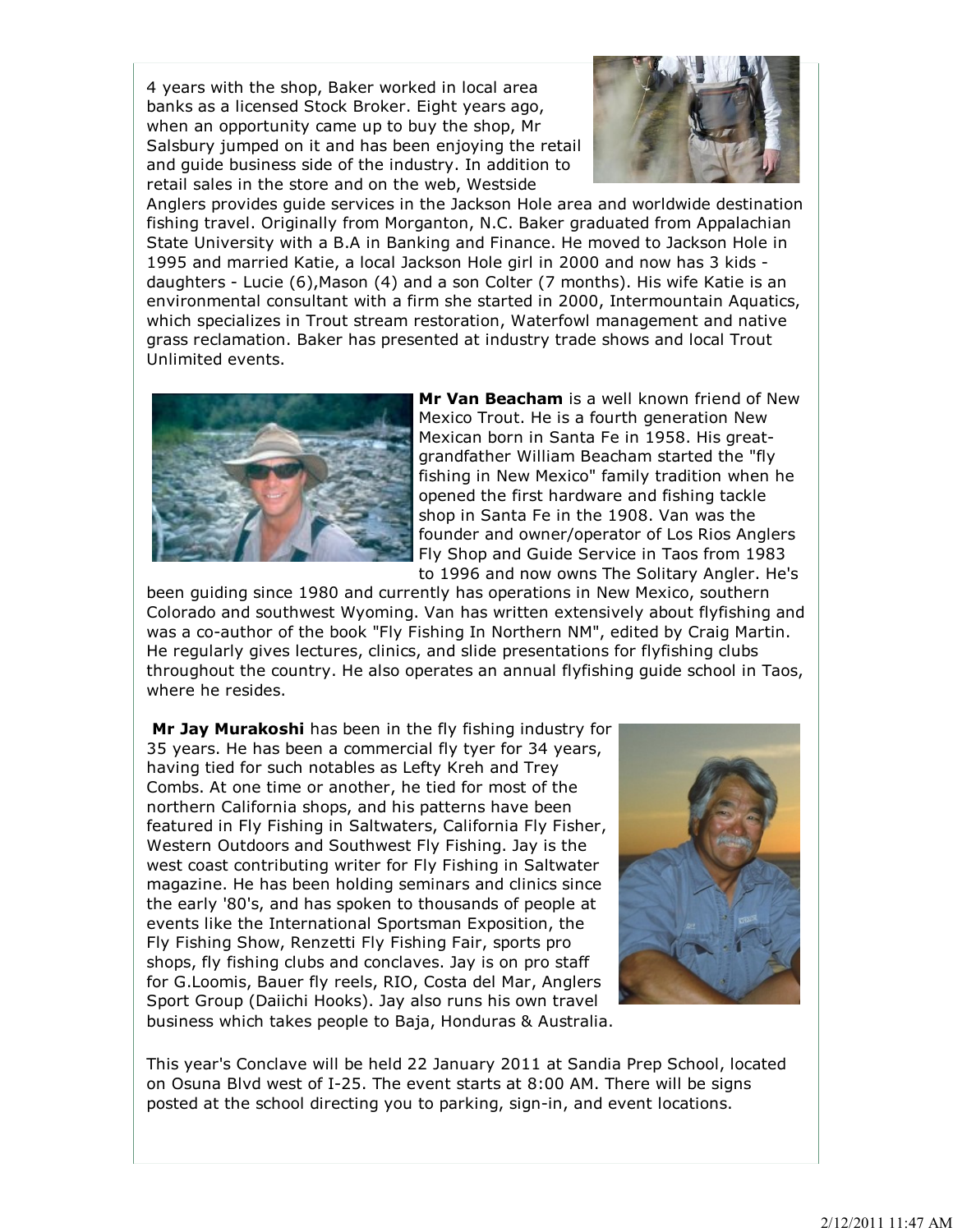Tickets can be purchased online at http://newmexicotrout.org/conclave.html. Conclave Tickets for Members: \$35.00, Non-Member: \$45.00. Includes Lunch!

Fly of the Month - Jujubee Midge Pattern and Notes by Charlie Craven Used by permission

Hook: TMC 2488 #18-24

Thread: 10/0 white, colored with black marker for thorax and head or switch to black 10/0 thread for the thorax as shown. Must use white thread under abdomen to allow true color of Super Hair to show through.

Abdomen: Super Hair, color combination of your choice. Two strands of primary color and one strand of contrasting rib color. My favorite color combinations are two olive and one black, two chartreuse



and one black, two black and one white and two red with one white. Wingcase: White Umpqua Flouro-Fiber **Thorax:** Black tying thread or white colored with black marker. Wingbuds: Remaining stubs of Flouro-Fiber from wingcase, pulled back along sides of thorax like legs.

I developed my Jujubee Midge several years back when I was guiding on the South Platte River. Thread midges and the like are productive patterns in Cheesman Canyon, but I needed an edge for these ultra-selective fish. The Jujubee came about quite by accident one day. I was tying braided barracuda flies for an upcoming saltwater trip using SuperHair for the bodies, when I looked at the SuperHair in a different way. What if I wrapped it around a hook to form a midge body, rather than tying it on in hanks as for the cuda fly? I dug out a few smaller hooks and went to town mixing and matching the SuperHair colors to create different color patterns with contrasting ribs. The result is what you see here today. The SuperHair material is very easy to work with, inexpensive, and quite durable. I have a couple different methods for tying the Jujubee. The method I show here is to tie the abdominal section using white thread, then whip finish and clip the white and start black thread at the front of the abdomen for the completion of the thorax. Another method that you can use is to stick with the white thread all the way through, but color a few inches of it with a black Sharpie marker before building the thorax and head. either way works well, but I find that when tying a larger batch, it is easier to go through and tie all the abdomens with white thread first, then come back and complete the fly with black thread. Tie up a few jujubees and stash them in your box. Midge larva and pupae are so prevalent that it is never a bad bet to start off with one on your day astream. I find Jujubees particularly effective in the winter and spring, but have had several mid-summer trips saved by my old reliable Juju. And because I'm sure you're wondering, the Jujubee got its name from my daughter, Julie, who we've called Jujubee since birth. It all starts to make sense now...

Tying instructions and more patterns from Charlie are available at: http://www.charliesflyboxinc.com/flybox/index.cfm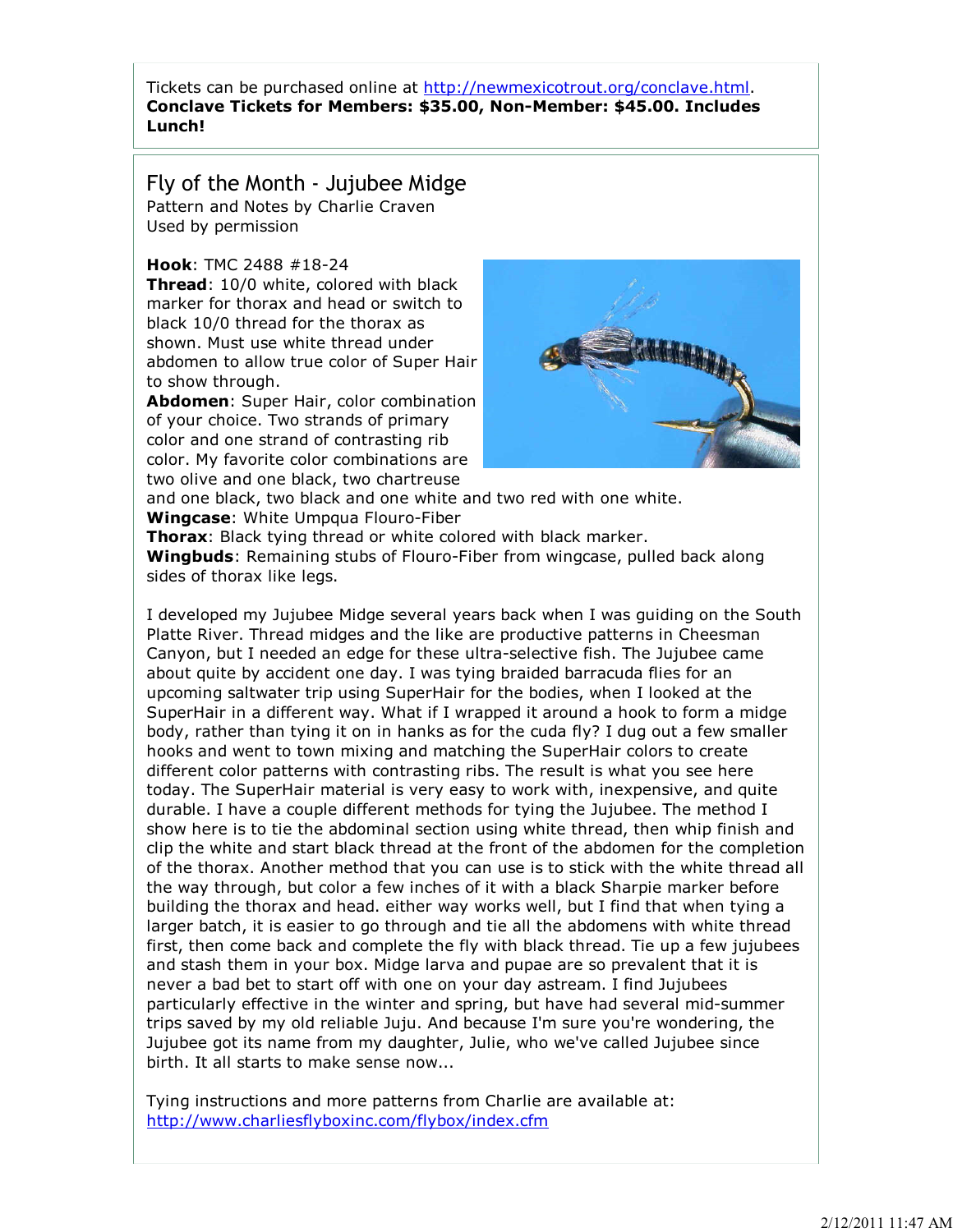More NM Trout patterns at http://newmexicotrout.org/patterns.html

### Healthy Streams Produce More Trout

by Ron Loehman - NMT Conservation Chair

Most New Mexico Trout members intuitively recognize the difference between high quality streams and those that are impaired. To us, high quality streams are those where trout thrive, which means they provide good water quality, favorable water temperature, ample food, shelter from predators, and sites for spawning. It is more difficult to go beyond those generalities to distinguish between streams that have different levels of impairment or to assess the causes for a given stream's departure from ideal conditions. Understanding the attributes of stream quality and their relationships is important, since such analyses are used for restoration plans by professionals and it gives anglers deeper insights into which streams or parts of streams are likely to be better trout habitat.

Over the next few Newsletter issues I will discuss some of the characteristics of healthy, high quality streams and how those qualities affect trout. This month I will start with the physical shapes of streams, which in case you want to do a Google search on the topic, is termed **geohydromorphology**. The underlying principle is that in the absence of disturbance, a stream will assume a characteristic form determined by water volume, gradient (steep and fast vs. shallow and slow), substrate (e.g., rock vs. soil), riparian vegetation, and the presence or absence of beaver.

A central concept is that natural streams flow through floodplains, which are the riparian areas that are influenced by seasonal flooding or runoff. Healthy streams are connected to their floodplains, which means that with flood events over time the main channel can meander over the entire floodplain. The ability to spread out lowers water velocity during floods, thus reducing erosion and allowing floodwaters to soak in instead of running off. This raises the water table in the floodplain and supports healthy riparian vegetation, such as willows, alders, and grasses. The overall result is clearer, colder water, more in-stream flow since streamside springs have greater



Rio Costilla, illustrating a stream with a connected floodplain

flow over a longer season, and larger populations of aquatic and terrestrial insects. The bottom line is that streams with connected floodplains harbor happier, healthier trout populations. The parts of the Rio Cebolla above Seven Springs and downstream from the FR 376 culvert are good examples where a stream is connected to its floodplain.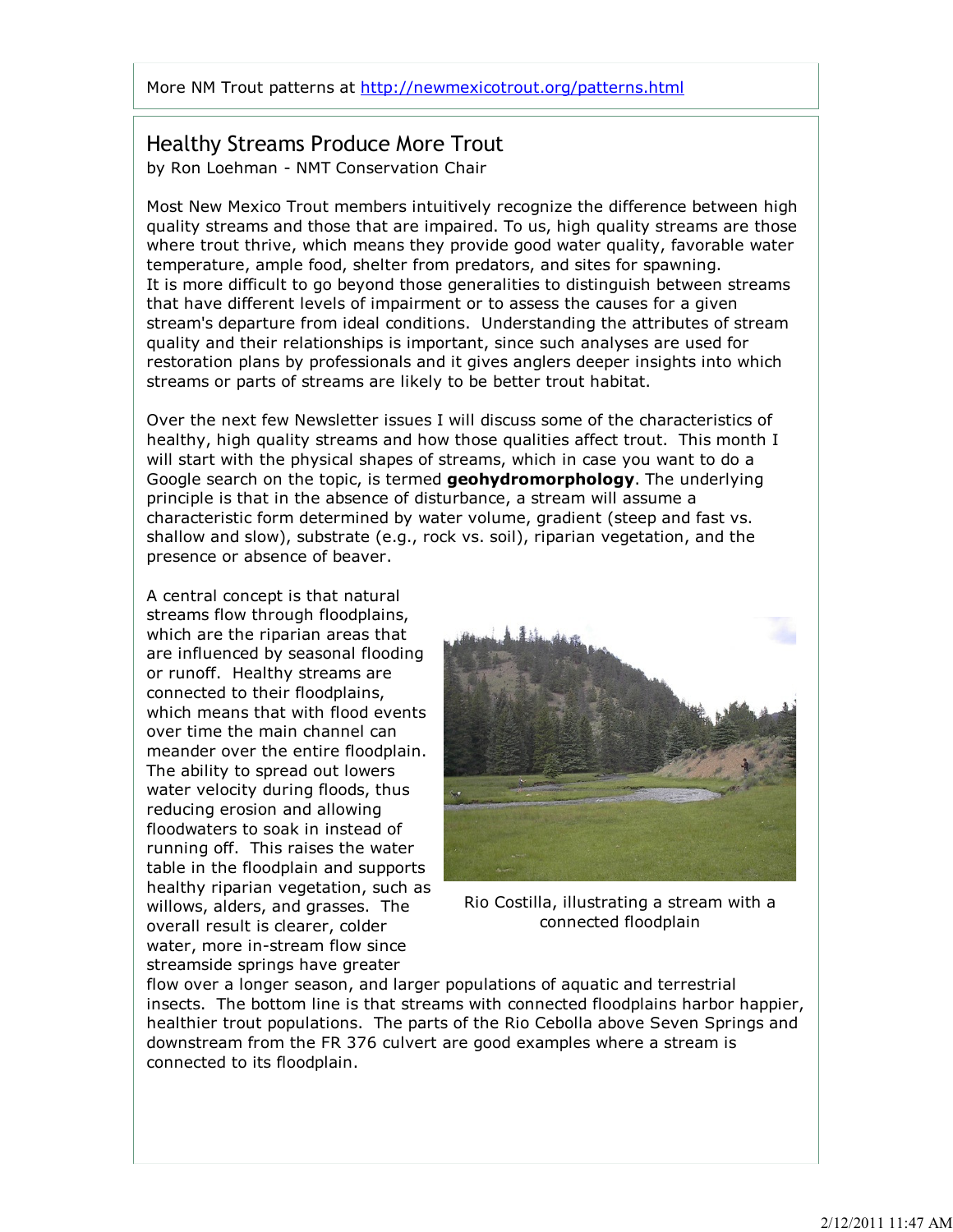

Rio Penas Negras showing the start of downcutting caused by cattle trailing along bank

The opposite situation is where a stream has become downcut and is no longer connected to any floodplain. This situation can be caused by overgrazing or by the construction of manmade structures such as levees and roads. The Rio Puerco south of Cuba is a prime example of a downcut stream. What is left of that stream is now in a narrow channel 30 to 50 feet below the original surface. The lowered channel has drained the ground water from a large surrounding area, dried up springs, and lowered the water table below where it is accessible to plants, creating permanent drought-like conditions. Seeing the Rio Puerco now, it is hard to imagine that the valley once supported wheat farms and a thriving agriculture.

Many of our New Mexico trout conservation projects are directed at halting or reversing conditions that could lead to a Rio Puerco-like future on some of our favorite streams. For example, we have built structures along the Rio de las Vacas, Rio Cebolla, and Rio Guadalupe to prevent vehicles from driving down to the water and breaking down the banks, which would cause them to erode and start to downcut. We have helped build cattle fences on the Rio Penas Negras, Rio Cebolla, and the Rio de las Vacas to prevent overgrazing and trailing, which reduce protective riparian vegetation and break down stream banks, situations that can lead to silting and downcutting.

I hope that this and future articles will give members more insight into the importance of our conservation program, and possibly to tempt some of you who have not yet volunteered to do so in 2011.

More about NMT Conservation at: http://newmexicotrout.org/conservation.html

# NMT Fashions

Start the new year with an update to your wardrobe with the all new offerings from New Mexico Trout. These are sure to bring you luck and prosperity in the coming season.

Hats, one size fits all - \$15 Colors Dark Olive, Black, Tan



Fleece jackets with windproof lining, sizes Small thru XXL - \$40 Colors Olive, Black



Shirts, cotton with mesh vents, sizes Small through XXL - \$30 Colors Dark Olive, Light Olive, Tan

NMT embroidered badges - \$2

All items are available at regular NMT meetings and at the Conclave. You can also place an order by email to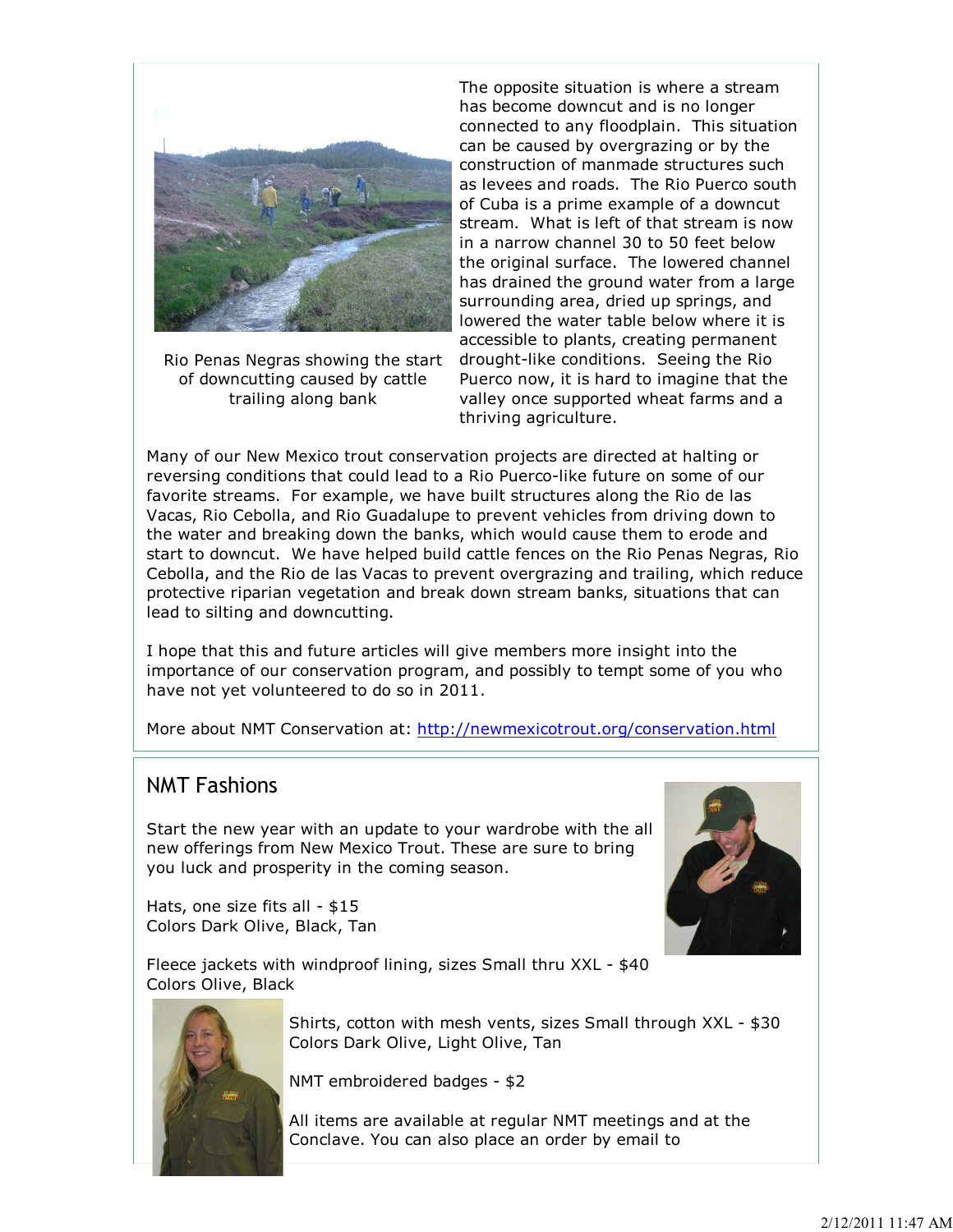

abqbob410@msn.com, and pick up your order at Los Pinos Fly Shop.

# Meet the Board

Mike Maurer - Board Member Ex-Officio

Mike joined New Mexico Trout in the mid 1980's and served as VP in 1987-88. During that time, he started the Fly Tying and Fishing Roundtable, which has been meeting every Monday evening since 1987. Mike was elected President in 1989 and during that term NMT started it's conservation relationship with the Jemez district of the Santa Fe National Forest, which still continues. Also during that term NMT worked with Gerry Maricinni, then Northwest Fisheries Manager with the N.M. Game & Fish Dept, and secured special regulations for the Guadalupe River in the Jemez. As a result of this action, NMT named the Guadalupe as it's home stream. Also during that time, NMT worked with the Forest Service and the Game & Fish Dept. to re-introduce Rio Grande Cutthroat Trout to the upper 8 miles of the Rio Cebolla. Mike again served as President from 2004-2009, and during this term NMT continued to work with the Forest Service in the Jemez and adopted Peralta Creek as a



special interest and project area. Mike's favorite area to fish in New Mexico is the Jemez mountains and specifically the Rio de Guadalupe. He tries to fish one day per week throughout the year, and the Jemez is convenient because it is a mere hour away and can be reached after work in the afternoon and/or evening.

More about Board Members at http://www.newmexicotrout.org/directors.html

### Calendar

NMT Conclave 22 January 2011, starting at 8:00am Sandia Prep School - Theater and Student Center

Fly Tyer's Roundtable Every Monday, 7:00pm excluding holidays Sandia Prep Lab classroom The Flytyer's Roundtable brings new and experienced tyers together to exchange ideas, techniques and materials.

Bob Gerding Outdoor Show 11-13 February 2011 Manuel Lujan Center, Expo New Mexico http://www.bobsoutadv.com/

### NMTrout Business Sponsors

Yearly business membership entails the sponsor to a link on the NMT Newsletter. Contact the membership chair for more information if you or a business owner you know would like to become a sponsor.

- Alpha Home Improvements - Bruce Taylor Studio